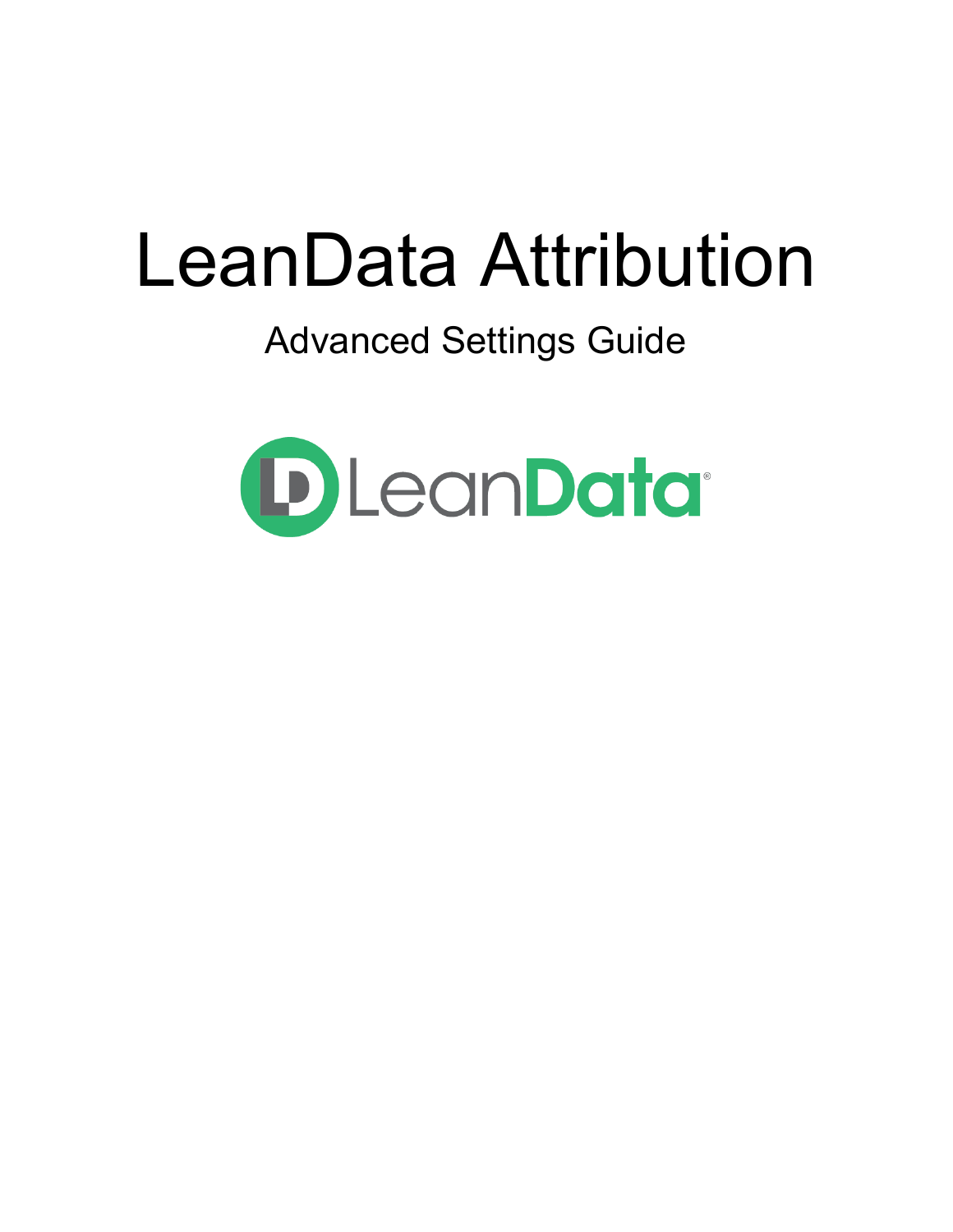

| <b>Overview</b>                          | 3              |
|------------------------------------------|----------------|
| <b>Attribution Notifications</b>         | 3              |
| <b>Opportunity Freeze</b>                | 4              |
| <b>Custom Filters</b>                    | 5              |
| <b>Campaign Cost</b>                     | $\overline{7}$ |
| <b>Opportunity Stage Mappings</b>        | 8              |
| <b>Custom Field Mappings</b>             | 9              |
| <b>General Field Mappings</b>            | 9              |
| <b>Campaign Member Field Mappings</b>    | 10             |
| <b>Marketing Touch Mapping</b>           | 10             |
| <b>Creating Marketing Touch Fields</b>   | 10             |
| <b>Creating Marketing Touch Mappings</b> | 11             |

© 2020 LeanData Inc. All rights reserved. LeanData is a registered trademark.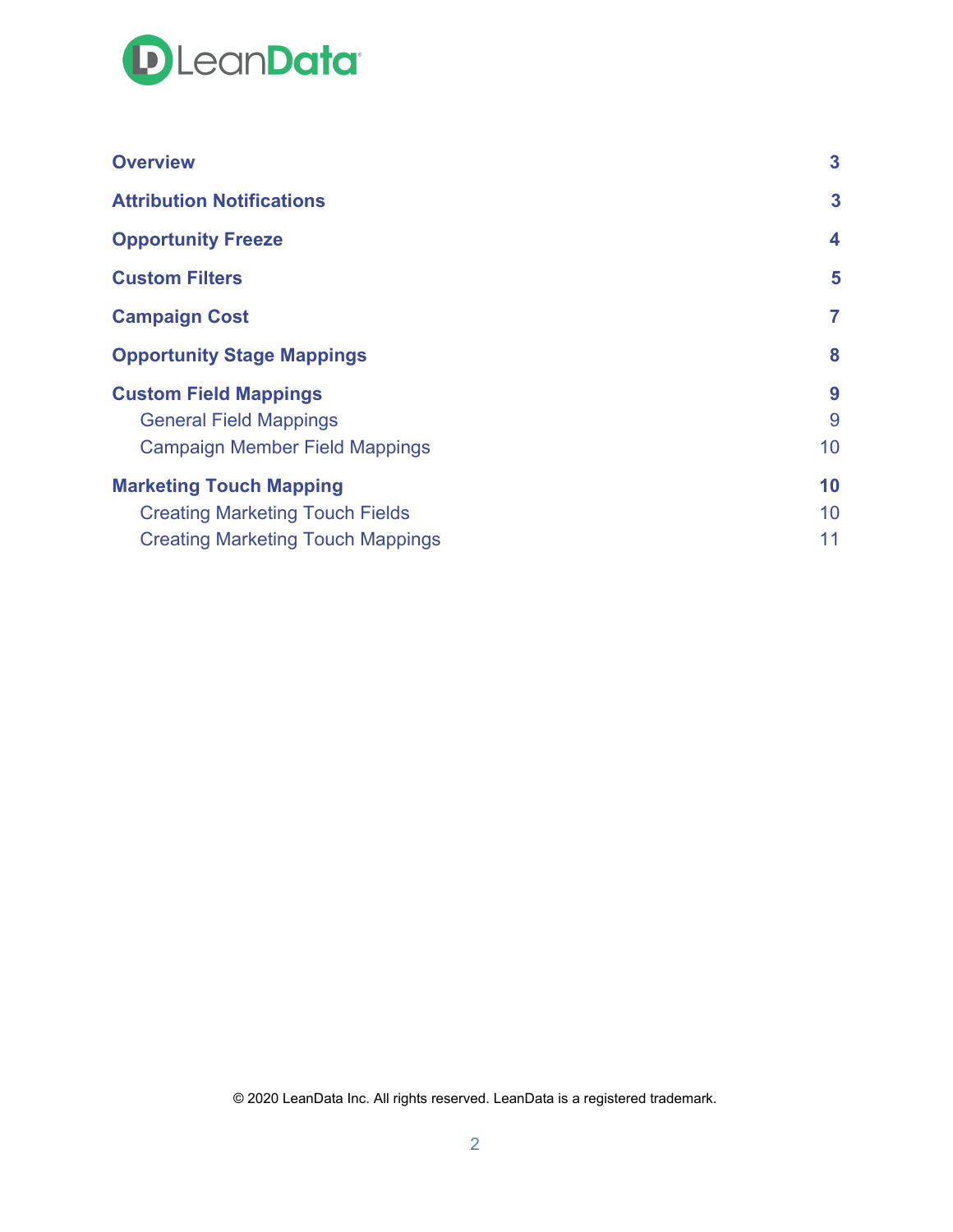

#### <span id="page-2-0"></span>**Overview**

The purpose of this document is to provide LeanData's attribution customers with a straightforward guide on how to configure and use the various advanced settings available to them.



You can access the Advanced Settings by Navigating to the LeanData Dashboard and clicking through Attribution  $\rightarrow$  Advanced Settings.

# <span id="page-2-1"></span>Attribution Notifications

Attribution Notifications provide a way to receive a quick summary of key highlights upon completion of an Attribution run.

First, select what Attribution Data you would like included in your Attribution run summary.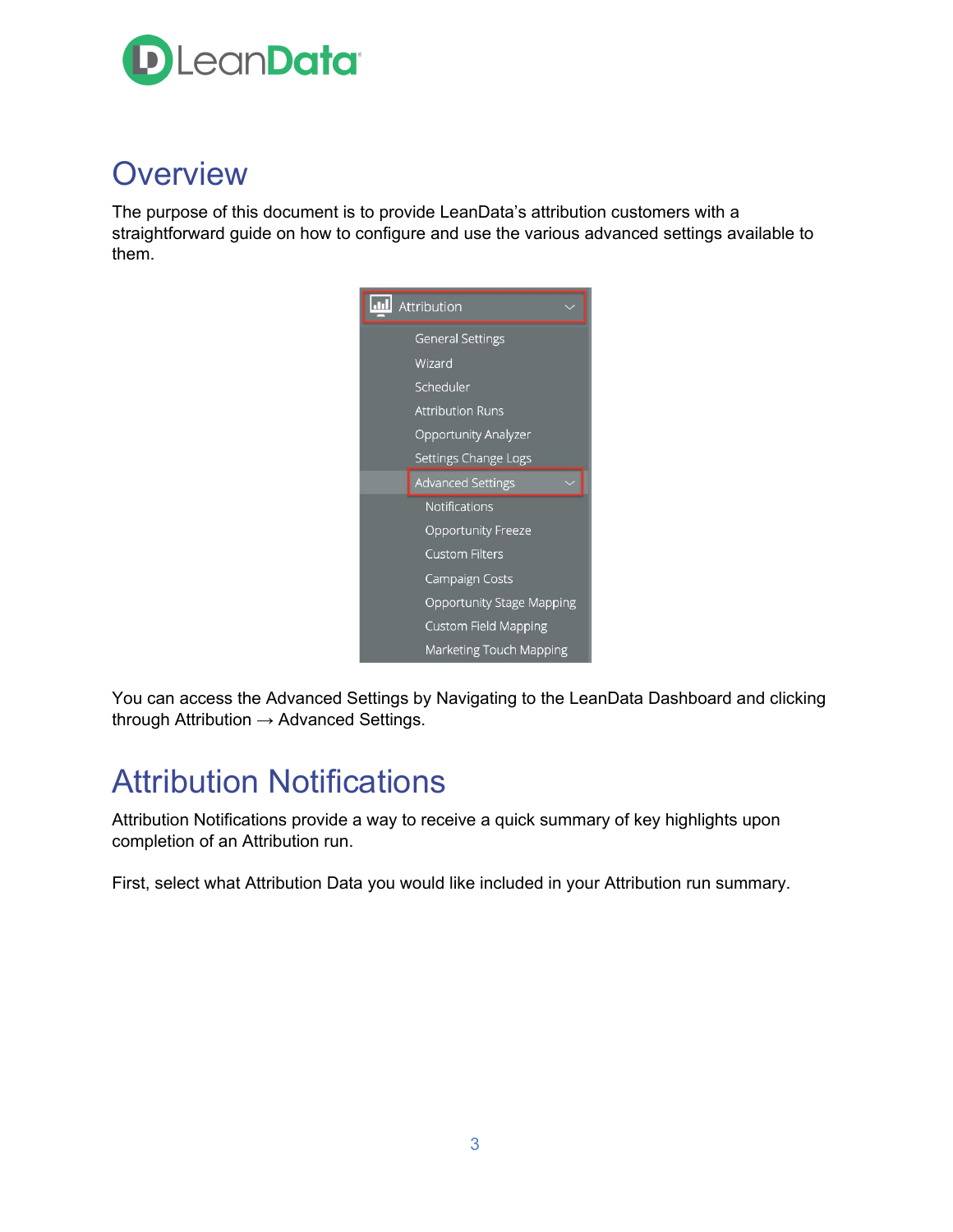

| Included in your Attribution Notification:                   |                                                  |                                           |                                           |  |
|--------------------------------------------------------------|--------------------------------------------------|-------------------------------------------|-------------------------------------------|--|
| · Org Information                                            |                                                  |                                           |                                           |  |
| · Attribution Run Time                                       |                                                  |                                           |                                           |  |
| . Run Errors and Batch Information                           |                                                  |                                           |                                           |  |
| · Detailed Attribution Report                                |                                                  |                                           |                                           |  |
| <b>General Fields</b>                                        | Multi-Touch Fields                               | <b>First Touch Fields</b>                 | <b>Last Touch Fields</b>                  |  |
| <b>Total Marketing Touches</b><br><b>Total Opportunities</b> | <b>MT Attribution</b><br>Weighted MT Attribution | FT Attribution<br>Weighted FT Attribution | LT Attribution<br>Weighted LT Attribution |  |
|                                                              | MT Accelerated Attribution                       |                                           | LT Generated Attribution                  |  |
|                                                              | Weighted MT Accelerated Attribution              |                                           | Weighted LT Generated Attribution         |  |
|                                                              |                                                  |                                           |                                           |  |
|                                                              | MT Generated Attribution                         |                                           |                                           |  |

Then enter the name(s) and email address(es) for those whom you would like to send these Attribution Run summaries.

| Recipients    |                  |
|---------------|------------------|
| Add Recipient |                  |
| John Doe      | johndoe@acme.com |

# <span id="page-3-0"></span>**Opportunity Freeze**

Opportunity Freeze is a feature that allows you to define a set of Opportunity criteria against which LeanData Attribution will not recalculate in it's subsequent batches. Existing Marketing Touches from these Opportunities from earlier runs will remain in your system, but will not be updated in subsequent batches.

1. Toggle on the Opportunity Freeze Setting

| <b>Opportunity Freeze</b>                                                                                                                                                                                                   |
|-----------------------------------------------------------------------------------------------------------------------------------------------------------------------------------------------------------------------------|
| This feature prevents your existing Marketing Touches from being reevaluated in your Attribution Run. Freeze Opportunities to reduce your Attribution<br>Run time (your Marketing Touches will be available for reporting). |
| <b>Opportunity Freeze Off</b><br>On                                                                                                                                                                                         |
| Adding conditions to Opportunities will determine which Opportunities and Marketing Touches are frozen. Only opportunities that<br>meet the conditions will be frozen.                                                      |
| Note: Only one condition can be added per row.                                                                                                                                                                              |
| Add Condition Set                                                                                                                                                                                                           |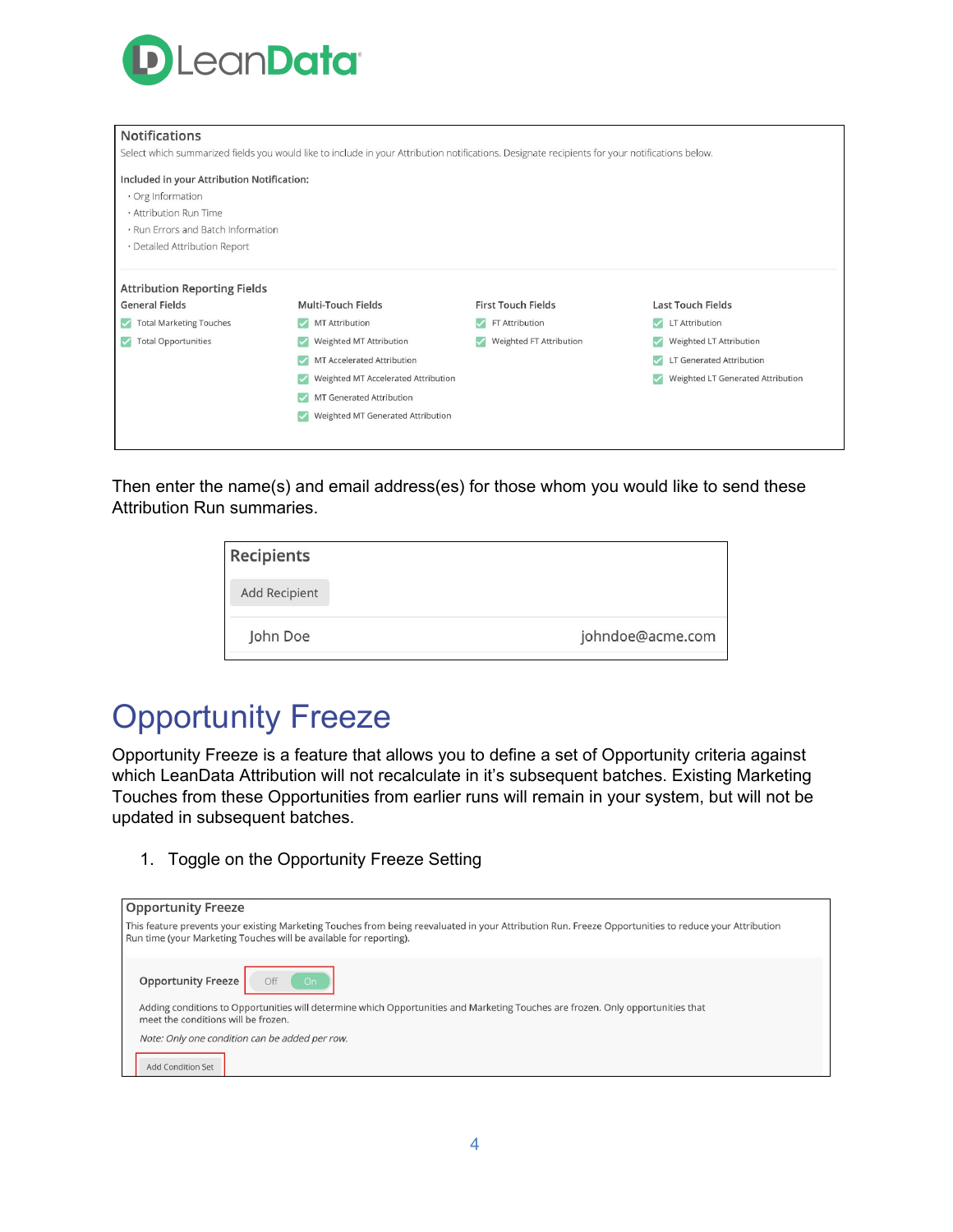

- 2. Click Add Condition Set
- 3. Add the conditions for the Opportunities you would like to freeze. You may combine multiple conditions using Rule Logic. (i.e. 1 AND (2 OR 3))

|                | Opportunity          |               |           |                                                 | Remove                 |
|----------------|----------------------|---------------|-----------|-------------------------------------------------|------------------------|
|                | Opportunity Field    |               | Operator  | Value                                           |                        |
|                | Created Date         | $\checkmark$  | less than | 2019-01-01 00:00:00<br>$\checkmark$             | $\times$               |
| $\overline{2}$ | Stage                | $\smallsmile$ | equals    | Closed Won, Closed Lost, Closed<br>$\checkmark$ | $\mathsf{X}$<br>$\vee$ |
|                | <b>Add Condition</b> |               |           |                                                 |                        |
| Rule<br>Logic  | 1 AND 2              | Reset         |           |                                                 |                        |

- 4. Hit Save Changes in the upper right when you are finished setting your conditions.
- 5. Starting from your next Attribution batch, LeanData will not iterate on Marketing Touch data from Opportunities that meet these conditions.

# <span id="page-4-0"></span>Custom Filters

Custom Filters provide an additional way to filter your attribution data if the standard filtering criteria performed in the Attribution Set-Up Wizard is insufficient. These custom filters will not override the filters you set in Attribution Wizard, but will be applied in addition to the filters set up in the Wizard.

| <b>Advanced Settings</b><br><b>Custom Filters</b>                                                                                          |         |          |                 |         |       |      |             |      |
|--------------------------------------------------------------------------------------------------------------------------------------------|---------|----------|-----------------|---------|-------|------|-------------|------|
|                                                                                                                                            | Account | Campaign | Campaign Member | Contact | Event | Lead | Opportunity | Task |
|                                                                                                                                            |         | Logic:   |                 |         |       |      | ⓒ           |      |
| This object does not contain any rules, start by clicking on Add Rule button<br>$^{+}$<br>Add Rule<br><b>Show Previous Filter Settings</b> |         |          |                 |         |       |      |             |      |
|                                                                                                                                            |         |          |                 | Cancel  | Save  |      |             |      |

You can filter by the following objects: Account, Campaign, Campaign Member, Contact, Event, Lead, Opportunity, and Task. Click on the object you want to filter by and click "add rule" to begin defining your filter criteria.

**Note**: These are filters for INCLUSION. Records that meet the criteria you set will be included in the next Attribution run.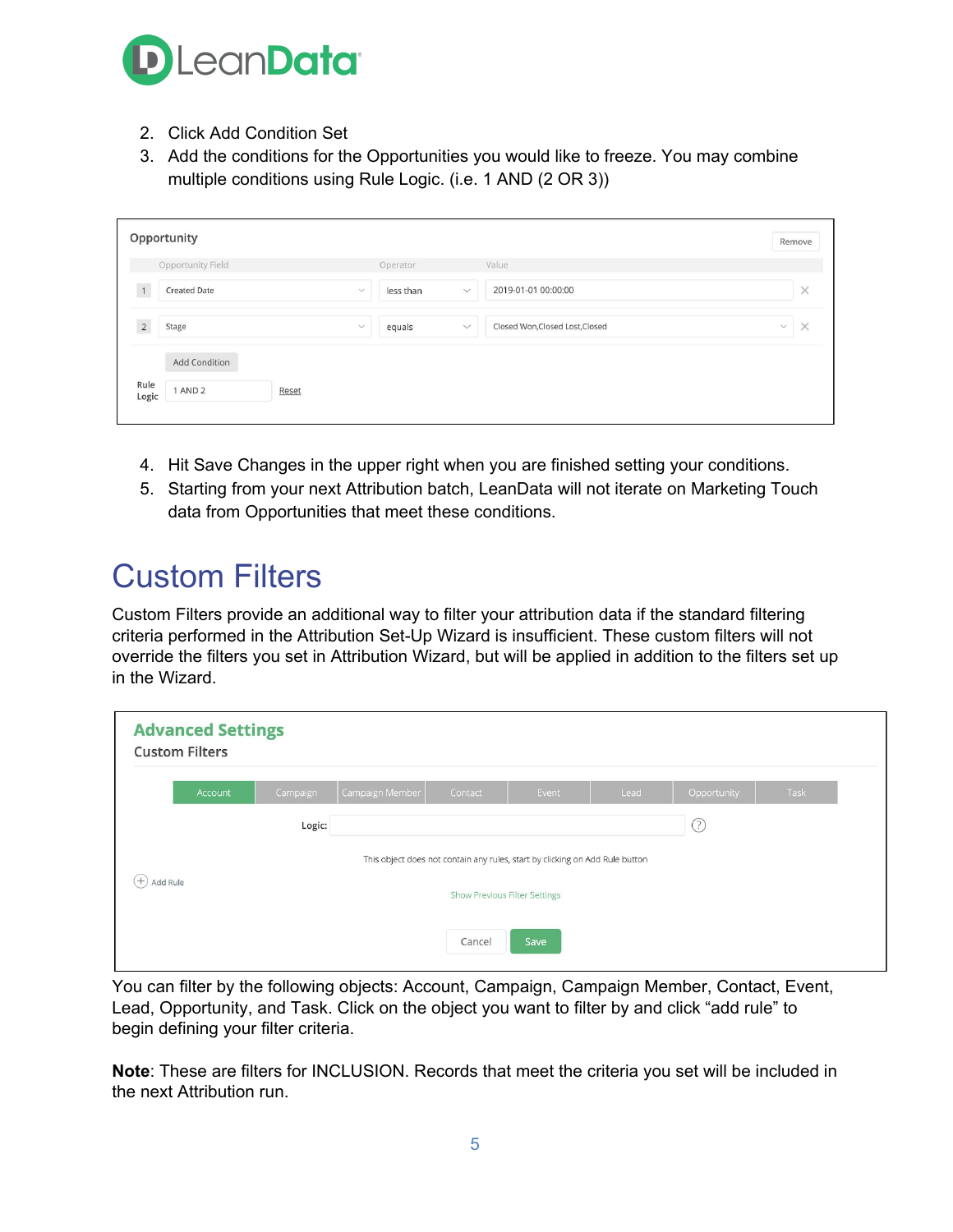

Below are a few examples of Custom filters:

- **Account**: Only include Non Partner and Non Competitor Accounts.
- **Campaign**: Only Include Campaigns whose names do not contain the words "test" or "mock."
- **Contact**: Only include contacts that do not contain your company email domain.
- **Lead**: Only include leads from the geographies where your company does business.
- **Opportunity**: Only include Opportunities above a certain deal size.
- **Task**: Only include Tasks that are not automated via Sales Cadence tools like Salesloft or Outreach, as you might not want to include automated activity as a relevant sales interaction.

To configure the filters, Select the Object you wish to filter by, and click "add rule" button at the bottom.

|              | Logic:       |                               |                      |
|--------------|--------------|-------------------------------|----------------------|
| Select Field | $\checkmark$ | $\vee$                        | Enter Filter Operand |
| Add Rule     |              | Show Previous Filter Settings |                      |

A drop-down will open up on the left if you click the "Select Field" box. Here you will be able to select from the various fields on the object you selected.



Next, you will click "Select Operator" to define what operation you would like to use in this criteria. Keep in mind that these criteria will define which records to *include* as a part of your Attribution dataset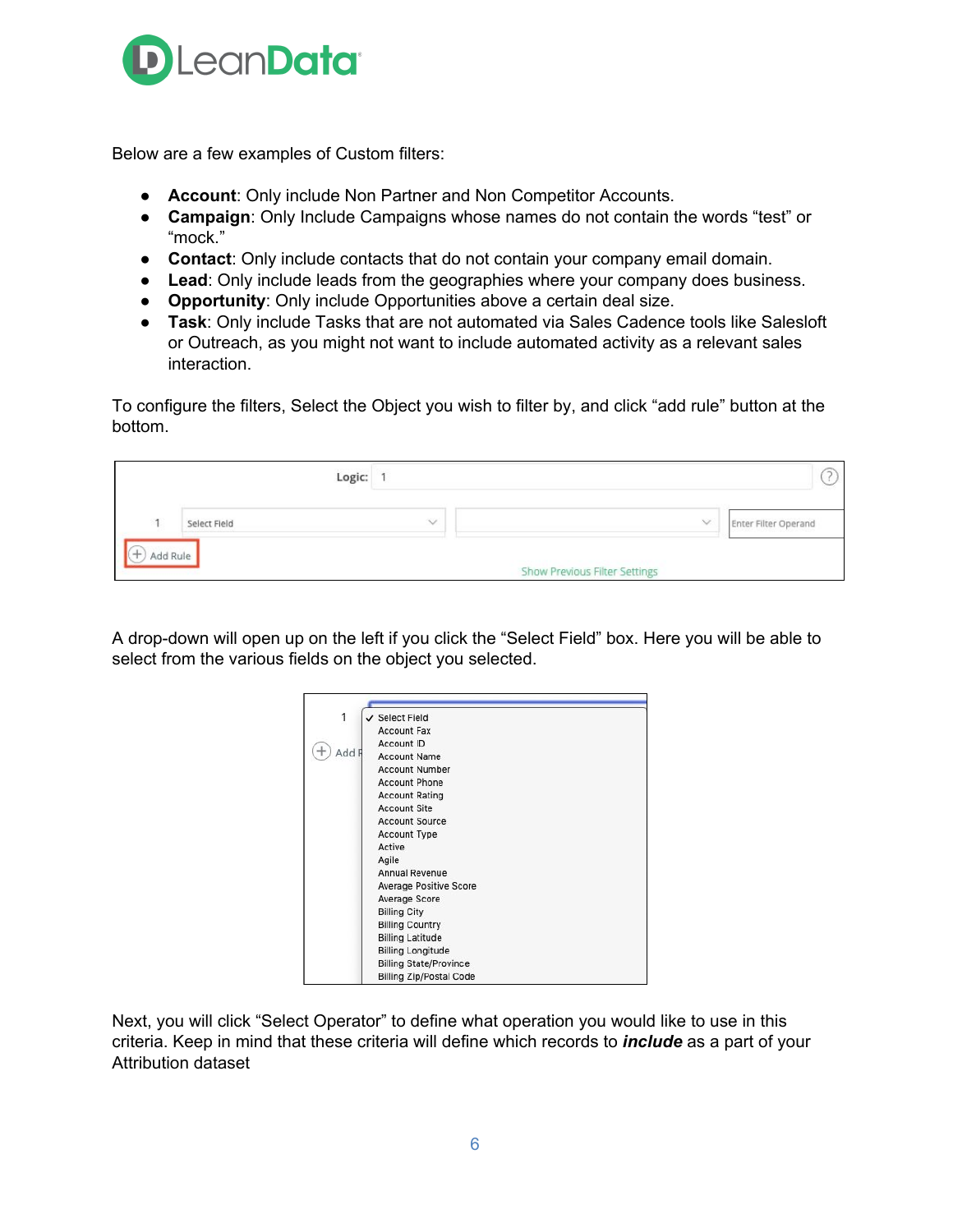

| ✔ Select Operator<br>equals<br>not equal to |  |
|---------------------------------------------|--|
| starts with                                 |  |
| ends with                                   |  |
| does not start with                         |  |
| does not end with                           |  |
| contains                                    |  |
| does not contain                            |  |
| is null                                     |  |
| not null                                    |  |

The final step is to enter the filter operand, which will define the field value for which the operator will apply. For example, if you don't want to include campaigns with the word "test", you may want to input the word "test" in the final box, after selecting "does not contain" as the operator. If using date filters, this field will accept date literals such as TODAY or YESTERDAY.

After making your changes, make sure to click the "Save" button.

You may wish to combine multiple conditions, which you may do with the Logic box at the top of the page, using a combination of AND / OR statements and parentheses.

**Logic:** (1 AND 2) OR (3 AND 4)

# <span id="page-6-0"></span>Campaign Cost

If you want to calculate metrics such as "cost per touch," (campaign cost  $\div$  number of relevant marketing touches) or want to have a detailed look into ROI but have not recorded campaign costs historically, it makes sense to plug in average cost values for your campaigns using this setting.

| <b>Advanced Settings</b><br><b>Campaign Costs</b> |             | $\bullet$ |
|---------------------------------------------------|-------------|-----------|
| Clear All Campaign Costs                          |             |           |
| Campaign Type                                     | Cost        |           |
| Advertising                                       | \$5,000.00  |           |
| Advocacy                                          | \$1,000.00  |           |
| Content                                           | \$4,000.00  |           |
| Content Syndication                               | \$10,000.00 |           |
| Direct Mail                                       | \$2,000.00  |           |
| Email                                             | \$1,000.00  |           |
| Email Send                                        | \$0.00      |           |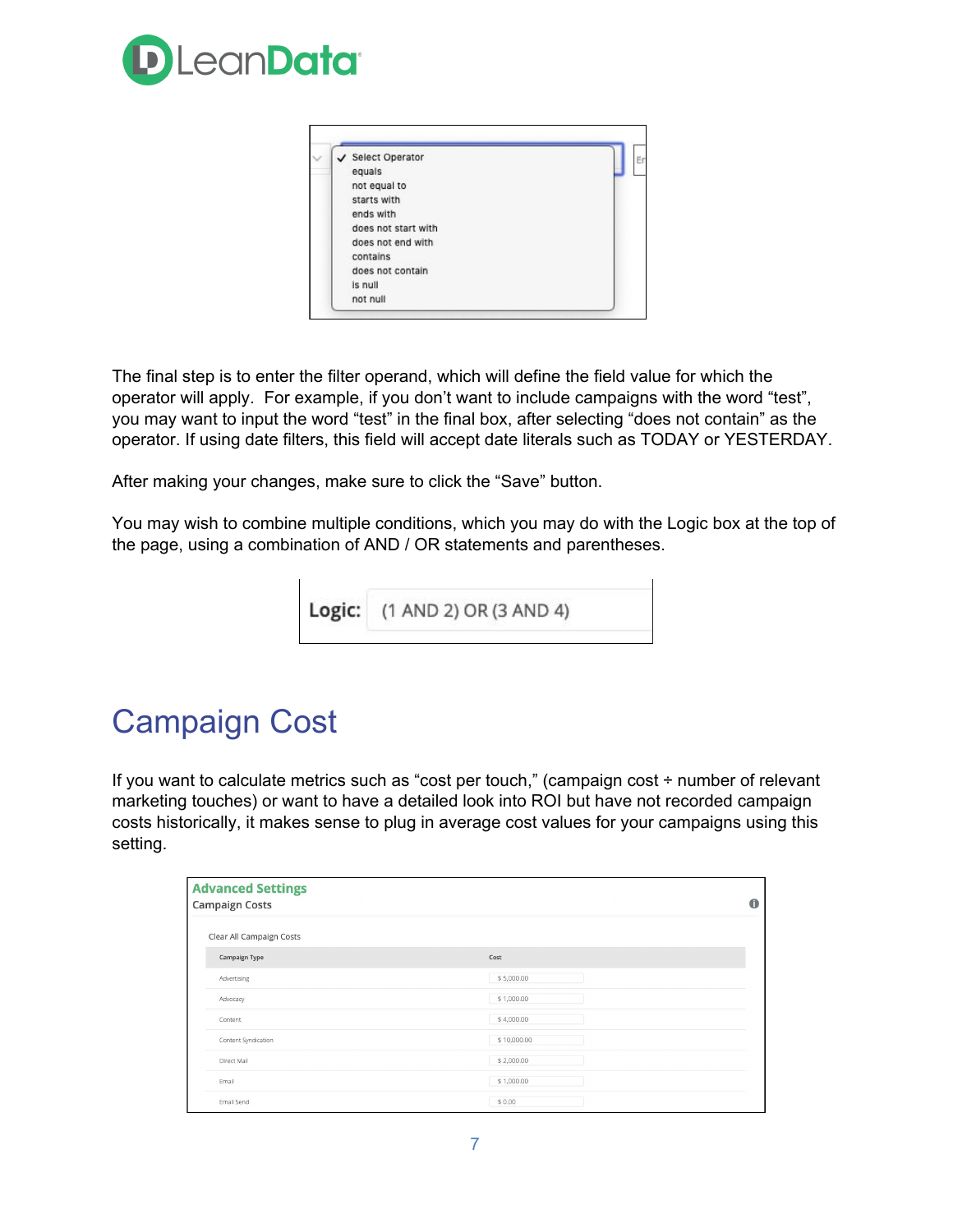

**Note**: this setting is only used as a fallback. This value will only be used in an instance where a Campaign does not have a value in the "Actual Cost" field in Salesforce. LeanData will use Actual Cost whenever it is available.

# <span id="page-7-0"></span>Opportunity Stage Mappings

If you have historical stages that you need to align with current, updated stages, you may want to map your old values with the new values in this setting. This way, when you run Attribution, LeanData will keep consistent and comparable data by using your current Opportunity Stages.

To begin, first click the "Add" button at the bottom of the page.

| <b>Advanced Settings</b><br><b>Opportunity Stage Mappings</b> |                                       |                            |             |
|---------------------------------------------------------------|---------------------------------------|----------------------------|-------------|
| Original Stage                                                | No Opportunity Stages Selected $\vee$ | $\rightarrow$ Mapped Stage | Closed Lost |
| Original Stage                                                | Closed Won<br>$\vee$                  | $\rightarrow$ Mapped Stage | Closed Won  |
| $^{+)}$<br>Add                                                |                                       |                            |             |

Next, select the opportunity stage you want to map from the drop-down. Note: these are all stages LeanData pulls in from your Salesforce instance.

| No Opportunity Stages Selected |
|--------------------------------|
| Select all                     |
| placed                         |
| Negotiation                    |
| Scoping                        |
| Evaluation                     |
| Trial - Completed              |
| Trial - Active                 |
| 1 First Call                   |
| 2 Discovery                    |
| 3 Business Case                |
| 4 Product Validation           |
| 5 Proposal                     |
| Closed Lost                    |
| Demo                           |

After selecting the stage(s) you want to be mapped, input the stage name to which you wish to map the selected stages in the box to the right.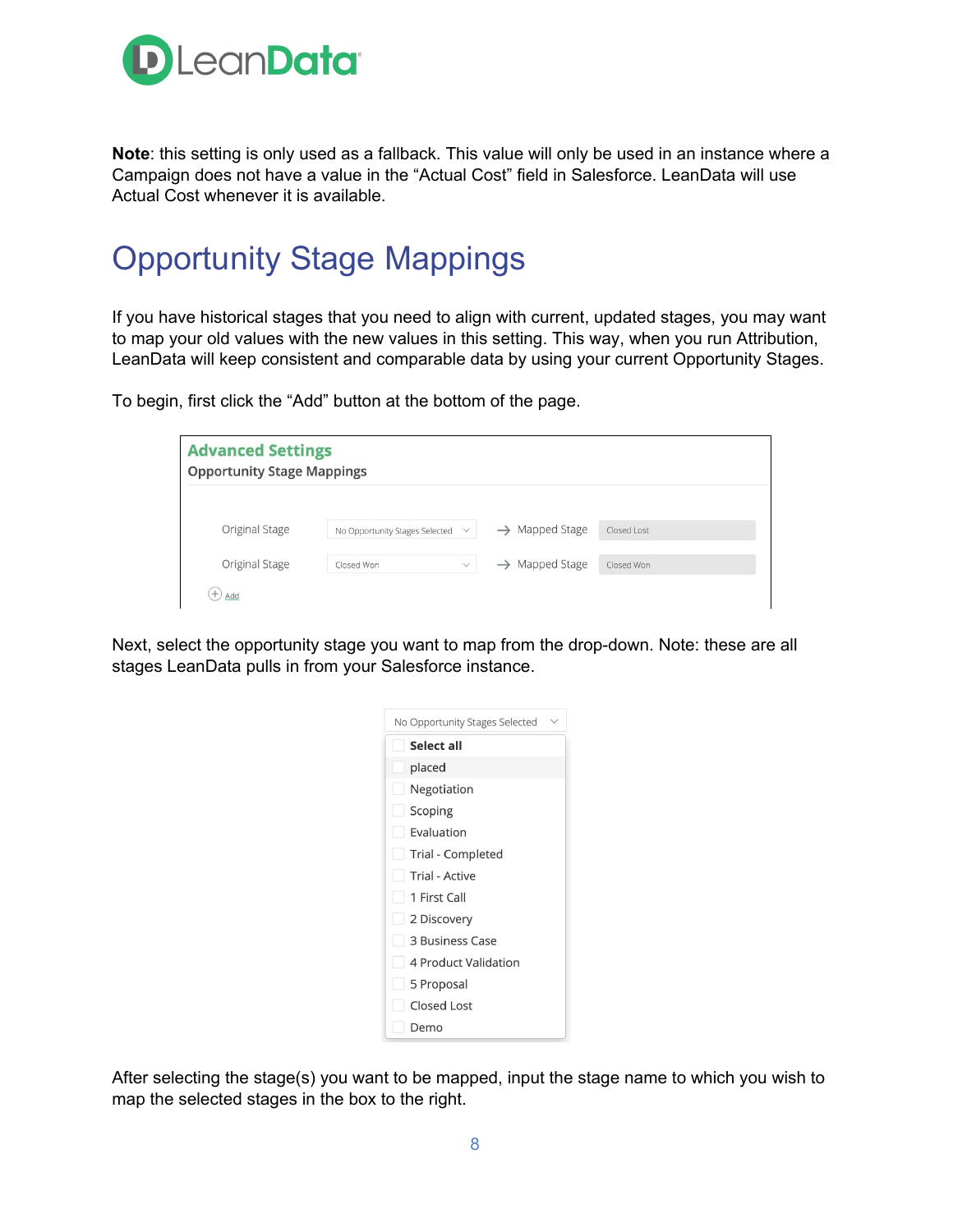

Again, make sure to hit the "Save" button at the bottom to ensure your changes are being recorded. You can repeat this process for any other stages you wish to map to a different stage name.

# <span id="page-8-0"></span>Custom Field Mappings

<span id="page-8-1"></span>There are two mapping options available in this setting: "General" and "Campaign Member."

#### General Field Mappings

On the right, under "Target Field," we have a list of standard Salesforce fields used in Attribution that are commonly mapped to custom versions of those fields. If you use custom versions of these fields in your organization that differ from these standard Salesforce fields, you can choose from the "Custom Source Field" selection on the left to make that change, and LeanData will utilize the Custom Source field you specify instead of the Standard field.

| <b>General Field Mappings</b><br>Select custom source fields to use if your organization does not use standard fields for the target fields indicated below. |                                                  |
|--------------------------------------------------------------------------------------------------------------------------------------------------------------|--------------------------------------------------|
| Custom Source Field                                                                                                                                          | <b>Target Field</b>                              |
| No Mapping Selected                                                                                                                                          | Account Type<br>$\checkmark$                     |
| No Mapping Selected                                                                                                                                          | Campaign Cost<br>$\checkmark$<br>_               |
| No Mapping Selected                                                                                                                                          | Campaign Member Date<br>$\checkmark$<br>$-\circ$ |
| No Mapping Selected                                                                                                                                          | Opportunity Amount<br>$\checkmark$<br>-          |
| No Mapping Selected                                                                                                                                          | Opportunity Close Date<br>$\checkmark$<br>–      |
| No Mapping Selected                                                                                                                                          | Opportunity Created Date<br>$\checkmark$<br>ー    |
| No Mapping Selected                                                                                                                                          | Opportunity Type<br>$\vee$                       |

A few common mappings are:

- "Annual Contract Value (ACV)" or "Total Contract Value (TCV)"  $\rightarrow$  Opportunity Amount
- "Opportunity Engagement Date"  $\rightarrow$  Opportunity Created Date

#### **Back-Dating Campaign Member Dates**

For certain Campaigns, you may upload campaign members at a later date after the campaign has already happened. Since this does not happen for all your campaigns, you don't want to create a general mapping for all of your campaigns.

If you would like to use the Campaign Start Date instead of the Campaign Member Created Date on specific campaigns only, you can check the "Back-Dated" field on the Campaigns you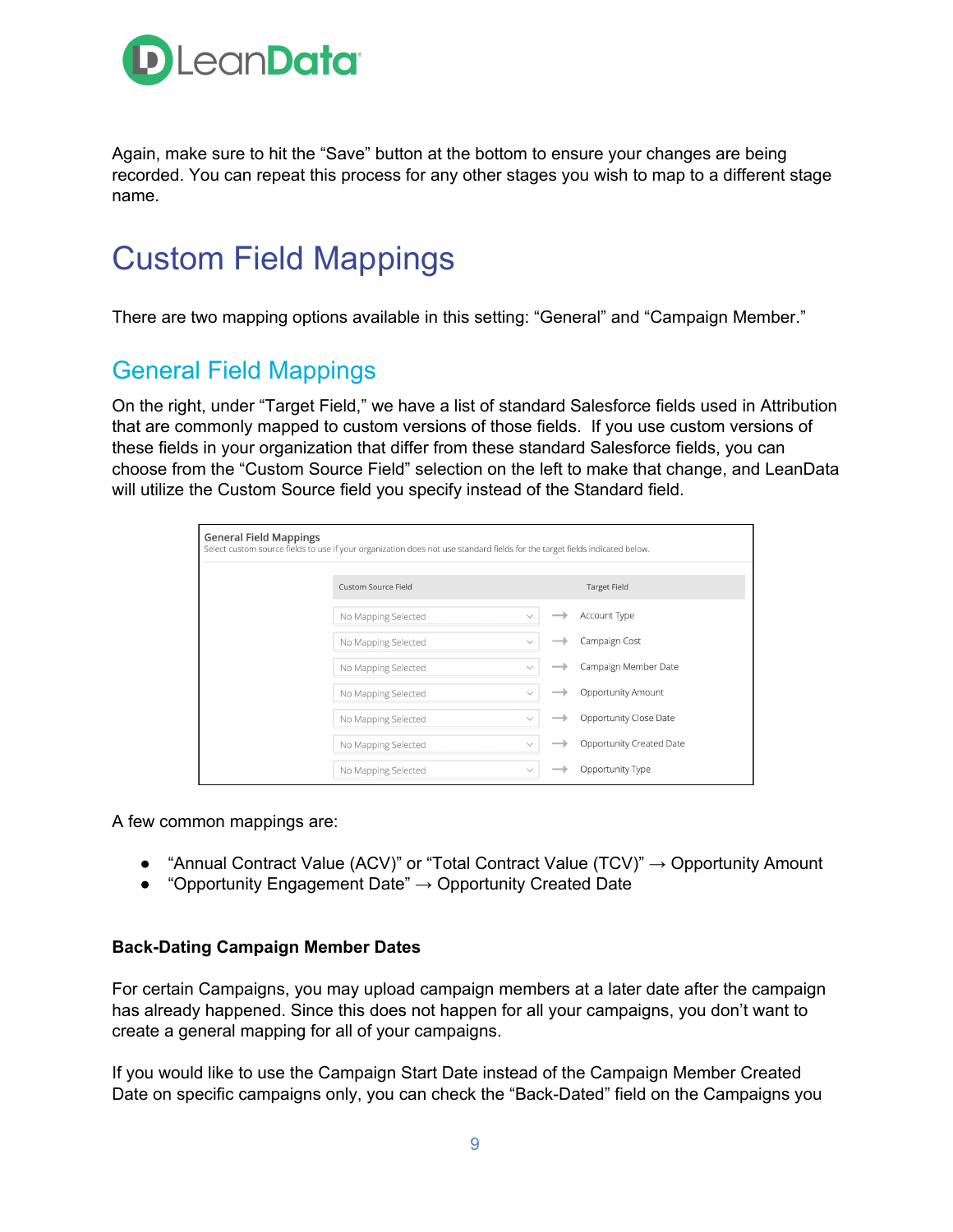

would like to back-date, and LeanData will use the Campaign Start Date for those Campaigns only.

#### <span id="page-9-0"></span>Campaign Member Field Mappings

Use this option to pull in campaign member fields onto corresponding fields on the marketing touch object.

| Campaign Member Field                                                                                                        | Marketing Touch Field |  |
|------------------------------------------------------------------------------------------------------------------------------|-----------------------|--|
| √ Select Campaign Member Field                                                                                               |                       |  |
| <b>Field History Tracking</b><br>Last Status Update Date<br>Technology - CRM<br>Technology - Marketing Automation<br>Account | Save                  |  |

You can select the specific campaign member field using the selection tool on the left. Once you've selected a field, you can select the corresponding field on the Marketing Touch object to map to.

**Note**: You will first have to *create* the field you wish to use on the Marketing Touch object. You will also have to create an identical field on the Temporary Marketing Touch object. Please reach out to your Customer Success Manager for assistance.

A few common use-cases are:

- "UTM Tracking Code"
- "Lead Funnel Status Tracking"

#### <span id="page-9-1"></span>Marketing Touch Mapping

LeanData's Marketing Touch object includes certain default fields to help you report on your Attribution data. If you need to include your own custom data for reporting purposes, you can utilize Marketing Touch Mappings to add your own Campaign Member, Lead, or Contact Fields onto corresponding Marketing Touch fields.

#### <span id="page-9-2"></span>Creating Marketing Touch Fields

Before you can set up your mappings between your custom Campaign Member, Lead, or Contact fields to Marketing Touch Fields, you must first create fields on the Marketing Touch and Temporary Marketing Touch objects to receive those custom field values.